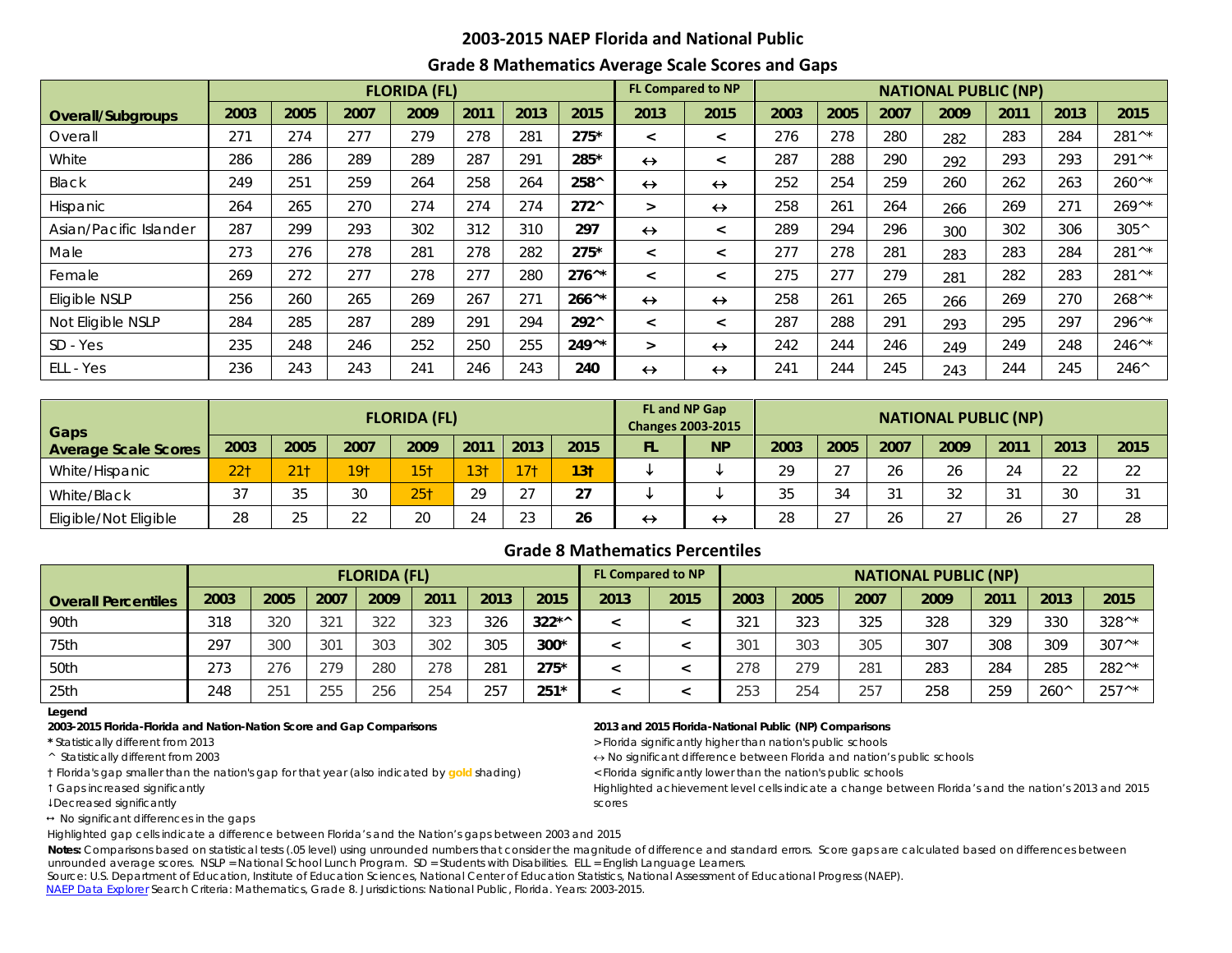# **2003-2015 NAEP Florida and National Public**

## **Grade 8 Mathematics Percent at or above** *Basic* **and Gaps**

|                        |      |      |      | <b>FLORIDA (FL)</b> |      |      |                     | <b>FL Compared to NP</b> |                          | <b>NATIONAL PUBLIC (NP)</b> |      |      |      |      |      |                  |  |  |  |
|------------------------|------|------|------|---------------------|------|------|---------------------|--------------------------|--------------------------|-----------------------------|------|------|------|------|------|------------------|--|--|--|
| Overall/Subgroups      | 2003 | 2005 | 2007 | 2009                | 2011 | 2013 | 2015                | 2013                     | 2015                     | 2003                        | 2005 | 2007 | 2009 | 2011 | 2013 | 2015             |  |  |  |
| Overall                | 62%  | 65%  | 68%  | 70%                 | 68%  | 70%  | 64%*                | $\lt$                    | $\overline{\phantom{0}}$ | 67%                         | 68%  | 70%  | 71%  | 72%  | 73%  | 70%^*            |  |  |  |
| White                  | 78%  | 78%  | 80%  | 80%                 | 79%  | 81%  | 75%                 | $\leftrightarrow$        | $\,<\,$                  | 79%                         | 79%  | 81%  | 82%  | 83%  | 83%  | $81\%^{\wedge*}$ |  |  |  |
| Black                  | 36%  | 39%  | 48%  | 53%                 | 46%  | 51%  | 45%                 | $\leftrightarrow$        | $\leftrightarrow$        | 39%                         | 41%  | 47%  | 49%  | 50%  | 51%  | 47%^*            |  |  |  |
| <b>Hispanic</b>        | 53%  | 56%  | 61%  | 66%                 | 65%  | 65%  | 61%                 | $\leftrightarrow$        | $\leftrightarrow$        | 47%                         | 50%  | 54%  | 56%  | 60%  | 62%  | 60%^*            |  |  |  |
| Asian/Pacific Islander | 75%  | 87%  | 80%  | 87%                 | 92%  | 91%  | 83%                 | $\leftrightarrow$        | $\leftrightarrow$        | 77%                         | 81%  | 82%  | 84%  | 85%  | 87%  | 86%^             |  |  |  |
| Male                   | 64%  | 67%  | 68%  | 71%                 | 68%  | 71%  | $63\%$ *            | $\leftrightarrow$        | $\,<\,$                  | 67%                         | 68%  | 71%  | 72%  | 72%  | 73%  | 70%^*            |  |  |  |
| Female                 | 59%  | 63%  | 68%  | 69%                 | 68%  | 70%  | 65%                 | $\prec$                  | $\,<\,$                  | 66%                         | 67%  | 70%  | 71%  | 72%  | 73%  | $71\%^{\wedge*}$ |  |  |  |
| Eligible NSLP          | 45%  | 50%  | 55%  | 59%                 | 57%  | 61%  | 55%^*               | $\leftrightarrow$        | $\leftrightarrow$        | 47%                         | 51%  | 55%  | 57%  | 59%  | 61%  | 58%^*            |  |  |  |
| Not Eligible NSLP      | 75%  | 77%  | 78%  | 80%                 | 81%  | 83%  | $80\%$ <sup>^</sup> | $\,<\,$                  | $\overline{\phantom{0}}$ | 78%                         | 79%  | 81%  | 83%  | 84%  | 86%  | 84%^*            |  |  |  |
| SD - Yes               | 24%  | 37%  | 34%  | 39%                 | 34%  | 41%  | 32%                 | $\geq$                   | $\leftrightarrow$        | 29%                         | 31%  | 33%  | 36%  | 35%  | 34%  | $32\%^{\wedge*}$ |  |  |  |
| ELL - Yes              | 22%  | 30%  | 28%  | 30%                 | 33%  | 28%  | 23%                 | $\leftrightarrow$        | $\leftrightarrow$        | 26%                         | 29%  | 30%  | 28%  | 28%  | 31%  | $31\%^{\wedge}$  |  |  |  |

| <b>Gaps-Percent</b>   |      |      |      | <b>FLORIDA (FL)</b> |         |      |         | <b>FL and NP Gap Changes</b><br>2003-2015 |           | <b>NATIONAL PUBLIC (NP)</b> |      |      |      |      |      |      |  |  |  |
|-----------------------|------|------|------|---------------------|---------|------|---------|-------------------------------------------|-----------|-----------------------------|------|------|------|------|------|------|--|--|--|
| at or above Basic     | 2003 | 2005 | 2007 | 2009                | 2011    | 2013 | 2015    | FL                                        | <b>NP</b> | 2003                        | 2005 | 2007 | 2009 | 2011 | 2013 | 2015 |  |  |  |
| White/Hispanic        | 25%  | 22%1 | 19%† | $14%$ <sup>†</sup>  | $14%$ † | 16%1 | $14%$ † |                                           |           | 32%                         | 29%  | 27%  | 26%  | 23%  | 21%  | 21%  |  |  |  |
| White/Black           | 42%  | 39%  | 32%  | 27%1                | 33%     | 30%  | 30%     |                                           |           | 40%                         | 38%  | 34%  | 33%  | 33%  | 32%  | 34%  |  |  |  |
| Eligible/Not Eligible | 30%  | 27%  | 23%  | 21%                 | 24%     | 22%  | 25%     | ↔                                         |           | 31%                         | 28%  | 26%  | 26%  | 25%  | 25%  | 26%  |  |  |  |

At or above *Basic*: Partial mastery of prerequisite knowledge and skills needed for proficient work.

### **Legend**

### **2003-2015 Florida-Florida and Nation-Nation Score and Gap Comparisons 2013 and 2015 Florida-National Public (NP) Comparisons**

- 
- 
- † Florida's gap smaller than the nation's gap for that year (also indicated by **gold** shading) < Florida significantly lower than the nation's public schools
- 
- Decreased significantly scores
- $\leftrightarrow$  No significant differences in the gaps

- \* Statistically different from 2013 **All and Statistically and Statistically higher than nation's public schools**
- ^ Statistically different from 2003 ↔ No significant difference between Florida and nation's public schools
	-

Gaps increased significantly Highlighted achievement level cells indicate a change between Florida's and the nation's 2013 and 2015

Highlighted gap cells indicate a difference between Florida's and the Nation's gaps between 2003 and 2015

Notes: Comparisons based on statistical tests (.05 level) using unrounded numbers that consider the magnitude of difference and standard errors. Score gaps are calculated based on differences between unrounded average scores. NSLP = National School Lunch Program. SD = Students with Disabilities. ELL = English Language Learners.

 Source: U.S. Department of Education, Institute of Education Sciences, National Center of Education Statistics, National Assessment of Educational Progress (NAEP). [NAEP Data Explorer](http://nces.ed.gov/nationsreportcard/naepdata/) Search Criteria: Mathematics, Grade 8. Jurisdictions: National Public, Florida. Years: 2003-2015.